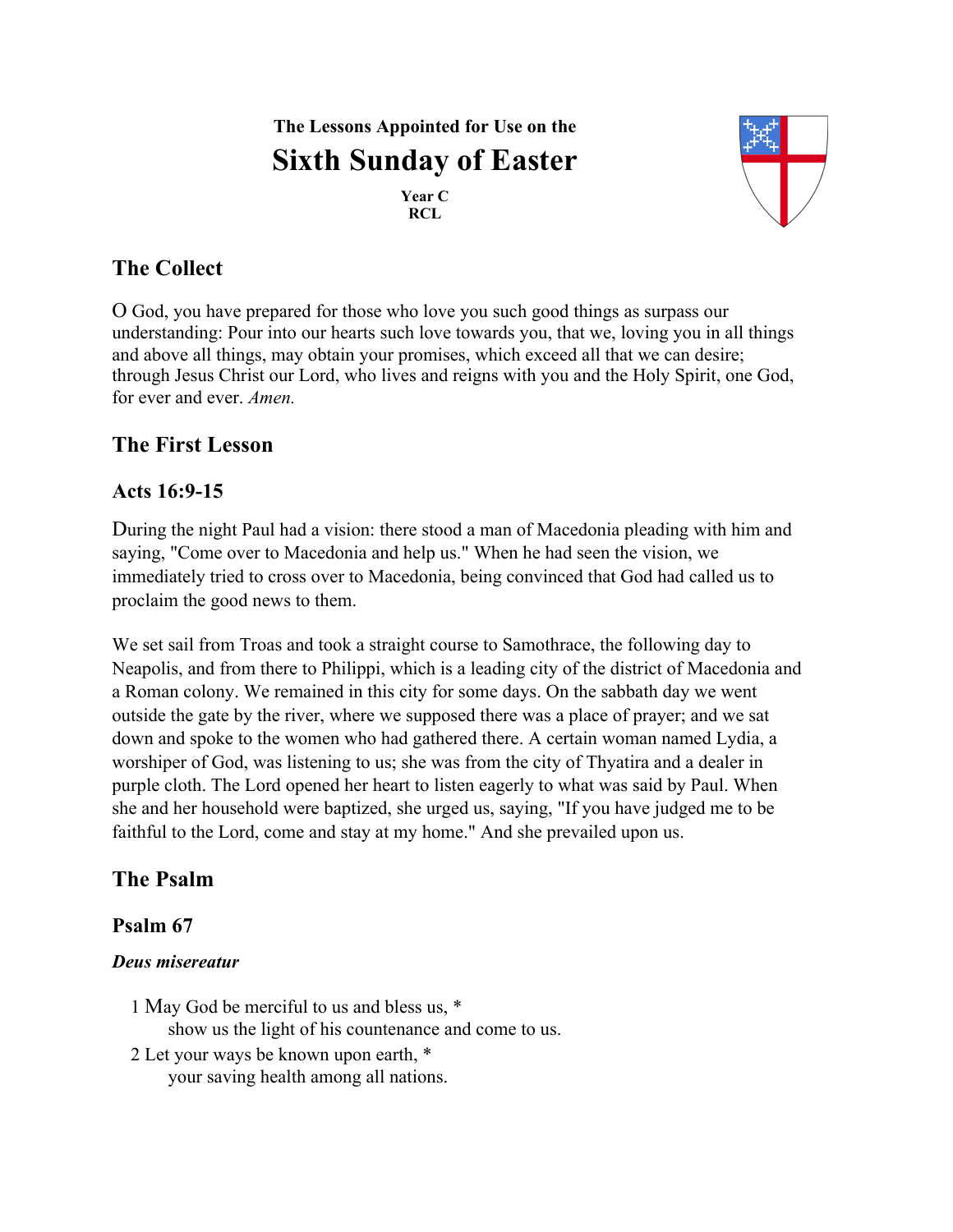- 3 Let the peoples praise you, O God; \* let all the peoples praise you.
- 4 Let the nations be glad and sing for joy, \* for you judge the peoples with equity and guide all the nations upon earth.
- 5 Let the peoples praise you, O God; \* let all the peoples praise you.
- 6 The earth has brought forth her increase; \* may God, our own God, give us his blessing.
- 7 May God give us his blessing, \* and may all the ends of the earth stand in awe of him.

### **The Epistle**

### **Revelation 21:10, 22-22:5**

In the spirit the angel carried me away to a great, high mountain and showed me the holy city Jerusalem coming down out of heaven from God.

I saw no temple in the city, for its temple is the Lord God the Almighty and the Lamb. And the city has no need of sun or moon to shine on it, for the glory of God is its light, and its lamp is the Lamb. The nations will walk by its light, and the kings of the earth will bring their glory into it. Its gates will never be shut by day-- and there will be no night there. People will bring into it the glory and the honor of the nations. But nothing unclean will enter it, nor anyone who practices abomination or falsehood, but only those who are written in the Lamb's book of life.

Then the angel showed me the river of the water of life, bright as crystal, flowing from the throne of God and of the Lamb through the middle of the street of the city. On either side of the river is the tree of life with its twelve kinds of fruit, producing its fruit each month; and the leaves of the tree are for the healing of the nations. Nothing accursed will be found there any more. But the throne of God and of the Lamb will be in it, and his servants will worship him; they will see his face, and his name will be on their foreheads. And there will be no more night; they need no light of lamp or sun, for the Lord God will be their light, and they will reign forever and ever.

# **The Gospel**

#### **John 14:23-29**

Jesus said to Judas (not Iscariot), "Those who love me will keep my word, and my Father will love them, and we will come to them and make our home with them. Whoever does not love me does not keep my words; and the word that you hear is not mine, but is from the Father who sent me.